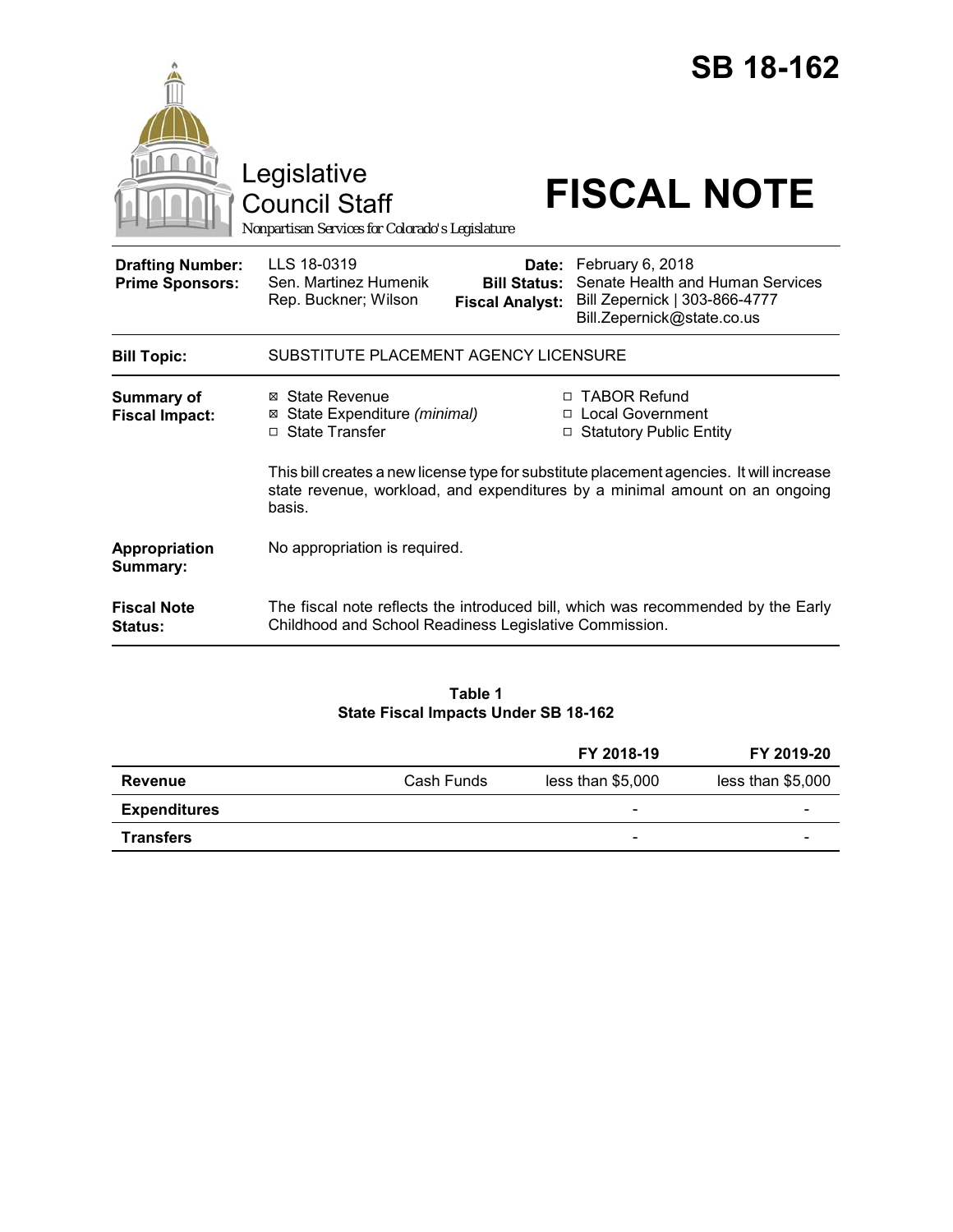February 6, 2018

### **Summary of Legislation**

This bill creates a new license type for substitute placement agencies that place or facilitate the placement of substitute child care providers in licensed child care facilities. The State Board of Human Services must promulgate rules on the new license type. Substitute child care providers must submit to a fingerprint-based criminal history background check and a search of the state's child abuse and neglect data system.

#### **State Revenue**

Beginning in FY 2018-19, this bill increases state cash fund revenue by a minimal amount from license fees and background check fees. Total annual revenue is expected to be less than \$5,000 from these two sources. The fee impacts are discussed below and summarized in Table 2.

**License fees.** Colorado law requires legislative service agency review of measures which create or increase any fee collected by a state agency. The Department of Human Services must set license fees for substitute placement agencies. While the fee amount is unknown at this time, assuming a fee of \$100 per agency and 25 placement agencies, fee revenue will be less than \$2,500. Fee revenue will be deposited to the Child Care Licensing Cash Fund.

**Background check fees.** Substitute child care providers who work through a substitute placement agency are required to undergo a fingerprint-based criminal history background check. The fee for a federal and state background check is \$39.50, of which \$10 is passed on to the Federal Bureau of Investigation and \$29.50 is deposited into the CBI Identification Unit Cash in the Department of Public Safety. Assuming each substitute placement agency has around 8 child care providers, there may be around 200 substitute child care providers statewide. However, many of these providers have likely already undergone a background check (for example, if they work both at a child care facility and through a substitute placement agency). Assuming up to 60 additional background checks per year, revenue will be less than \$2,500.

| <b>Type of Fee</b>            | <b>Estimated Fee</b>      | <b>Number Affected</b> | <b>Total Fee</b><br>Impact |
|-------------------------------|---------------------------|------------------------|----------------------------|
| Agency License Fee            | \$100                     | 25                     | \$2,500                    |
| Provider Background Check Fee | \$39.50                   | 60                     | \$2,370                    |
|                               | <b>Annual Fee Revenue</b> |                        | \$4,870                    |

#### **Table 2 Fee Impacts Under SB 18-162**

### **State Expenditures**

Beginning in FY 2018-19, the bill increases workload and expenditures by a minimal amount in several state agencies. Staff in the Department of Human Services will have to promulgate rules for the new license type, process applications, and monitor licensed substitute placement agencies. The Department of Law will provide legal assistance during rulemaking and during any disciplinary license actions taken under the new license type. The Department of Public Safety will have a small number of additional background checks to process and will pass through a minimal amount of funds to the federal government. This work can be accomplished by existing staff and no changes in appropriations are required for any state agency.